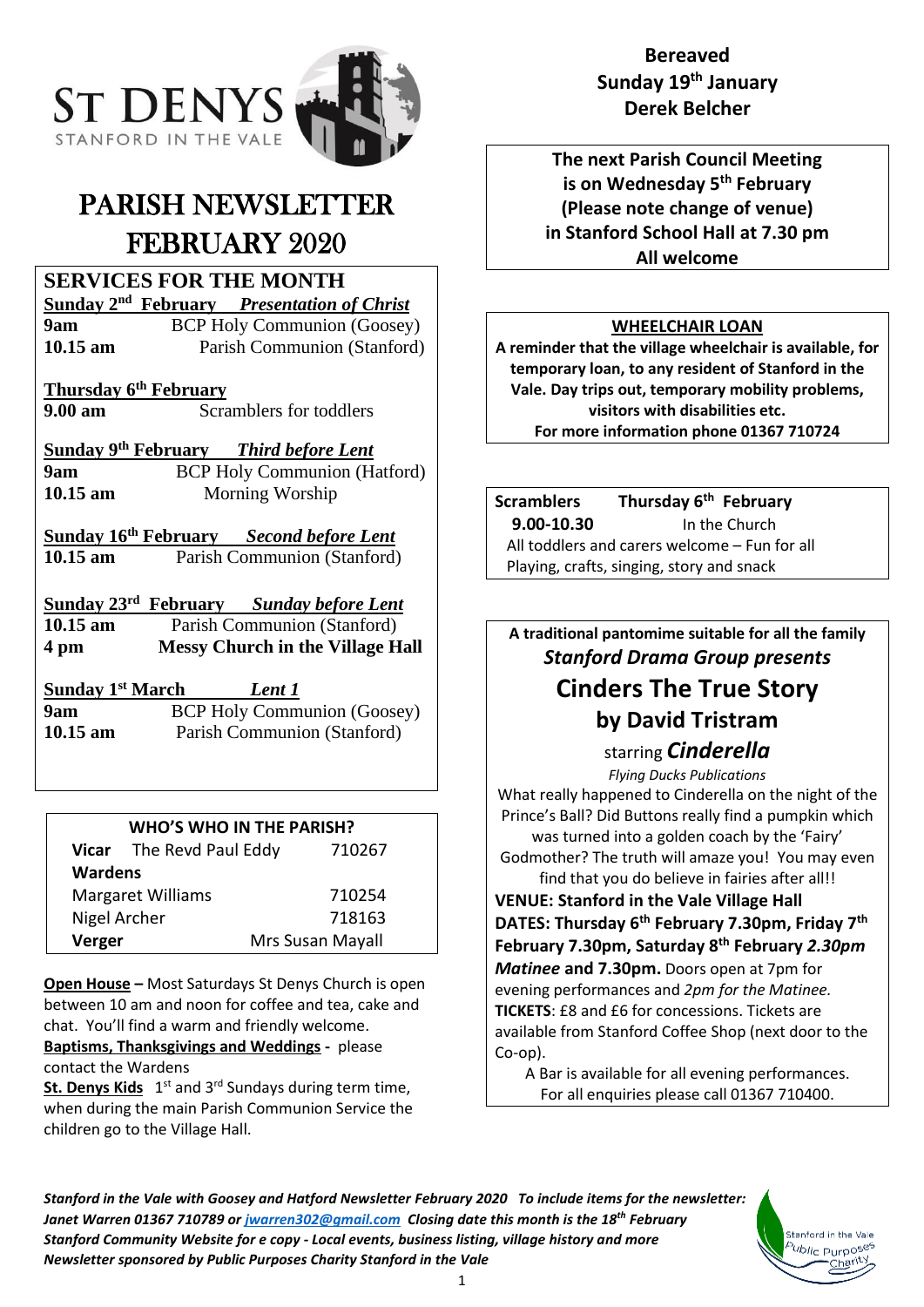**Fairtrade Stall Saturday 8 th February 10am - 12 noon St Denys' Church**

Fairtrade food, drink and gifts from the Mustard Seed shop in Faringdon.

#### **Stanford Art Group Monday 10th February**

Annual General Meeting Stanford in the Vale Village Hall 7.30-9.30

## **Functional Fitness MOT**

**• Strength, Balance & Flexibility assessments • Health and Wellbeing Advice • Activity Information Venue: Stanford in the Vale Village Hall Date: Monday 10 February 2020 Time: 9:30 am - 11:30 am To book your free space, contact: Anna Clarke 07801203501 anna.clarke@southandvale.gov.uk**

#### **BAGS2SCHOOL**

Let us help you to get rid of any unwanted clothing, shoes etc. by donating them to school and help raise much needed funds, via this simple fundraising scheme.

**This is open to ALL community members**, not just families connected with school.

**DROP OFF POINT Tues 11th February 2020, 3pm – 7pm or Weds 12th February 2020, 7.30am – 9am Stanford in the Vale School Hall** 

Printed donation bags are available from the school office (but you can use any bags i.e. bin liner or carrier bag) All proceeds to FOSS, Stanford in the Vale CE Primary School

#### **STANFORD IN THE VALE AND DISTRICT LOCAL HISTORY SOCIETY**

Meeting: **Tuesday 11 th February 2020, 7:40pm** Stanford in the Vale Village Hall, Small Hall We will have a **brief AGM**, followed by:

Topic: "**The Impact of the 1st World War on the lives of Oxford Women** " Speaker: **Dr Katherine Bradley**

Visitors welcome (£3 entrance) Refreshments and raffle Further information: Contact Phil Morris, 01367 710285

#### **AGE UK OXFORDSHIRE**

Anne Collins, Local Community Information Networker, visits The Coffee Shop from 10am -12.00am on the 2nd Wednesday of each month.

#### **Her next visit will be on the 12 th February**

Anne will be on hand to answer any age related questions you may have and is always happy to have a chat. Just drop by, she would love to meet you.

## **FARINGDON & DISTRICT U3A IN FEBRUARY 13th 2020**

**Howard Robinson,** a volunteer guide at Worcester Cathedral, will speak about **Eleanor of Aquitaine**  in the **Faringdon Corn Exchange at 2.30pm on 13th February.** Eleanor was the wife of Henry II and mother of King John. Henry and his wife Eleanor often stopped with the royal court at Worcester Cathedral. Eleanor was one of the most powerful and influential figures in the Middle Ages. She would eventually become queen of France, queen of England and lead a crusade to the Holy Land. Refreshments will be available after the talk. All members are welcome but visitors are required to pay £1.50. Further information is available on line at <https://faringdondistrictu3a.com/> or from the chairman Margaret Brown on 01367 615 385.

**Over 50's Keep Fit class** Thursdays 10am-11am Stanford in the Vale Village Hall £5 per session

#### **REPAIR CAFÉ**

**On Saturday 15th February 2-4pm** at the Coffee Shop we hope to hold a "Portable Appliance Test" Day. Any household goods that you think could be a safety hazard i.e. worn wiring, making electrical noises, going off and on etc bring it along and let us test it and make sure it is safe.

## **Chatterbox Small Village Hall Every Thursday from 10 – 12 noon**

All are welcome to call in for a drink, catch up with friends or meet new ones. Occasional raffles, quizzes and bring and buy.

> Stanford in the Vale b<sub>ublic</sub> p<sub>urposes</sub> Charity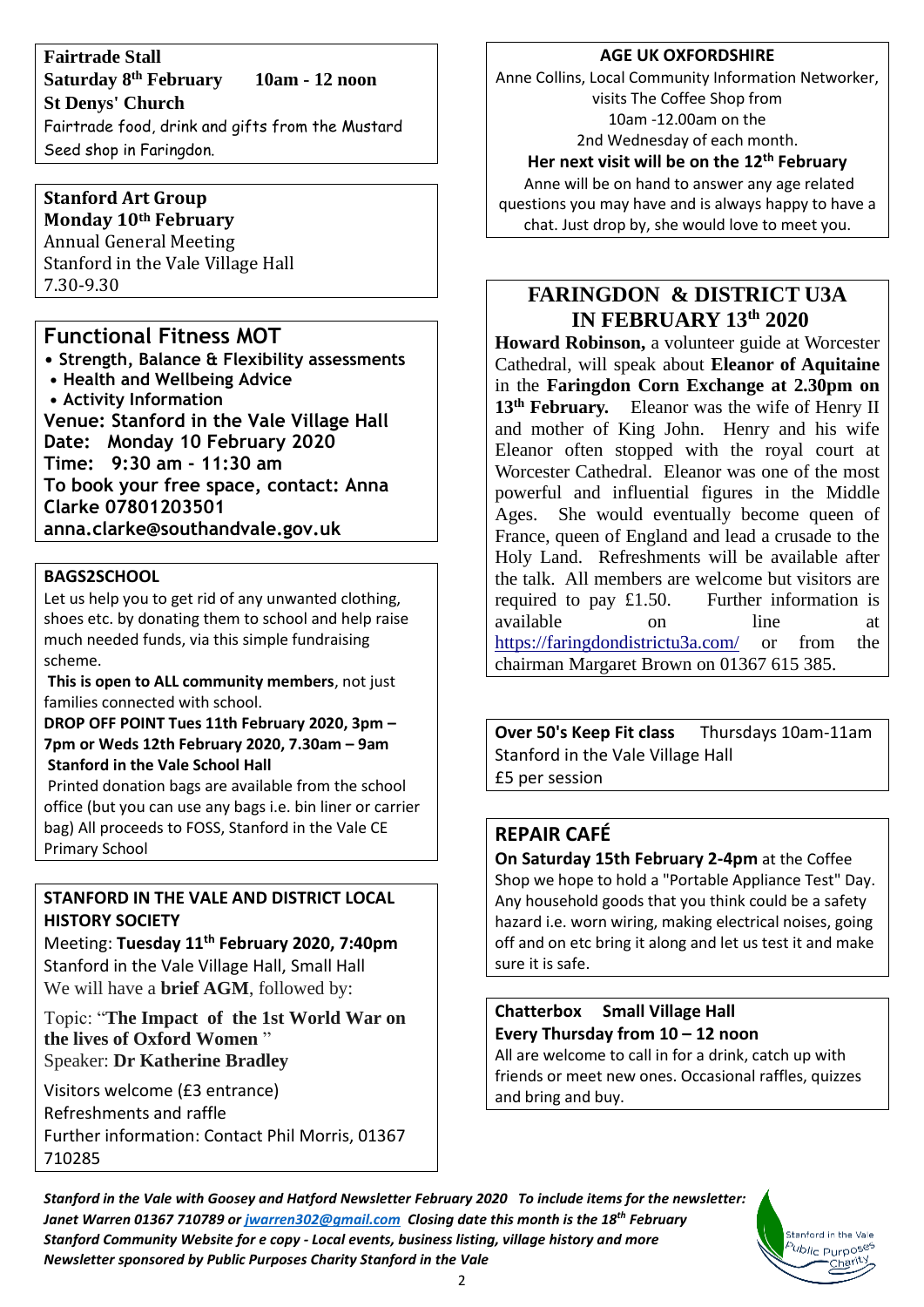#### **STANFORD IN THE VALE W I**

Our next meeting is on **Wednesday 19th February 7.30pm at Stanford Village Hall** The Speaker will be **Barbara Hately**  who will talk to us about **THE CHANGI QUILTS**

**These Quilts were made by women who were interned by the Japanese when Singapore fell in 1942. Besides being works of art they have a story to tell.** Visitors are more than welcome to join us – £4 entry fee.



# **Sunday 23rd February**

**CHURCH** - but not as you may know it! Come and join us for an hour of crafts, discussion and singing based on a Biblical theme, followed by afternoon tea. For all the family! **4.00 -5.30pm In The Village Hall**

#### **Monthly Film Afternoon for Over 50's**

Come and enjoy a cinema afternoon on 4**th Monday of each month** in the small Hall at Stanford in the vale Village hall. **Starts at 2pm.** Tea and coffee plus cakes and supplied with the film for **£3.50 per person. Next showing is on Monday 24 th February 2020** For information on the film showing you can call into Chatterbox or phone Mandy on 07827 235 429 This event is organised by the Community Network team at Age UK Oxfordshire.

#### **STANFORD IN THE VALE GARDENING CLUB**

The next meeting will be on **Wednesday, February 26th in the Village hall at 7.30pm.**

Speaker:- To be confirmed. Look for notices. Refreshments and a Raffle.

Visitors will be welcome for a £3.00 entry fee. For more information contact Rosemary Packer. Tel. 01367 710445

**February Gardening tips**:- Prepare vegetable seed beds and sow vegetables under cover. Chit potato tubers

To include items in February's newsletter please send to send to **[jmwarren302@gmail.com](mailto:jmwarren302@gmail.com)** or telephone **01367 710789** and leave a message. **Closing date: 18th February 2020. Late items cannot be accepted.**

#### **St Denys' Church invites you to a Women's Breakfast.**

**Date : Saturday 29th February 2020 Venue: Large Village Hall.**

Time:8.30am for an 8.45am start.

Speaker: Julie McGowan: "Work, rest and play." To book your place please leave a message on 01367718163, sign up on the sheet in Church, or send an email to the team via

[womensbreakfast@stdenys.org](mailto:womensbreakfast@stdenys.org)

We welcome donations towards the cost of the breakfast.

#### **Future Events Advance Notice/ Save the Date**

*Launching the 2020 Music in the Vale Concert Season on Sunday 15th March 2020, St Denys Church, Stanford at 3pm* 

*"Springtime Variations" Chamber music by our favorite baroque composers Anna Brigham - baroque violin, Chris Terepin - baroque cello*

#### **ARTISANS CAFÉ:**

After the success of the last Artisan Café, the Coffee Shop has generously agreed to open up again on a Sunday to show off the skills of our local artisans. This is going to be **Sunday 12 April – Yes, Easter Sunday.** There are a limited number of places available so if you are an artisan in the area and would like to participate please contact Caryl Oliver: [caryloliver@hotmail.com](mailto:caryloliver@hotmail.com)



#### **Sunday 10th May**

**Giant Street Party for all** 

**1 – 5pm on**

**Stanford Football Field**

**Organised by Stanford Parish Council**